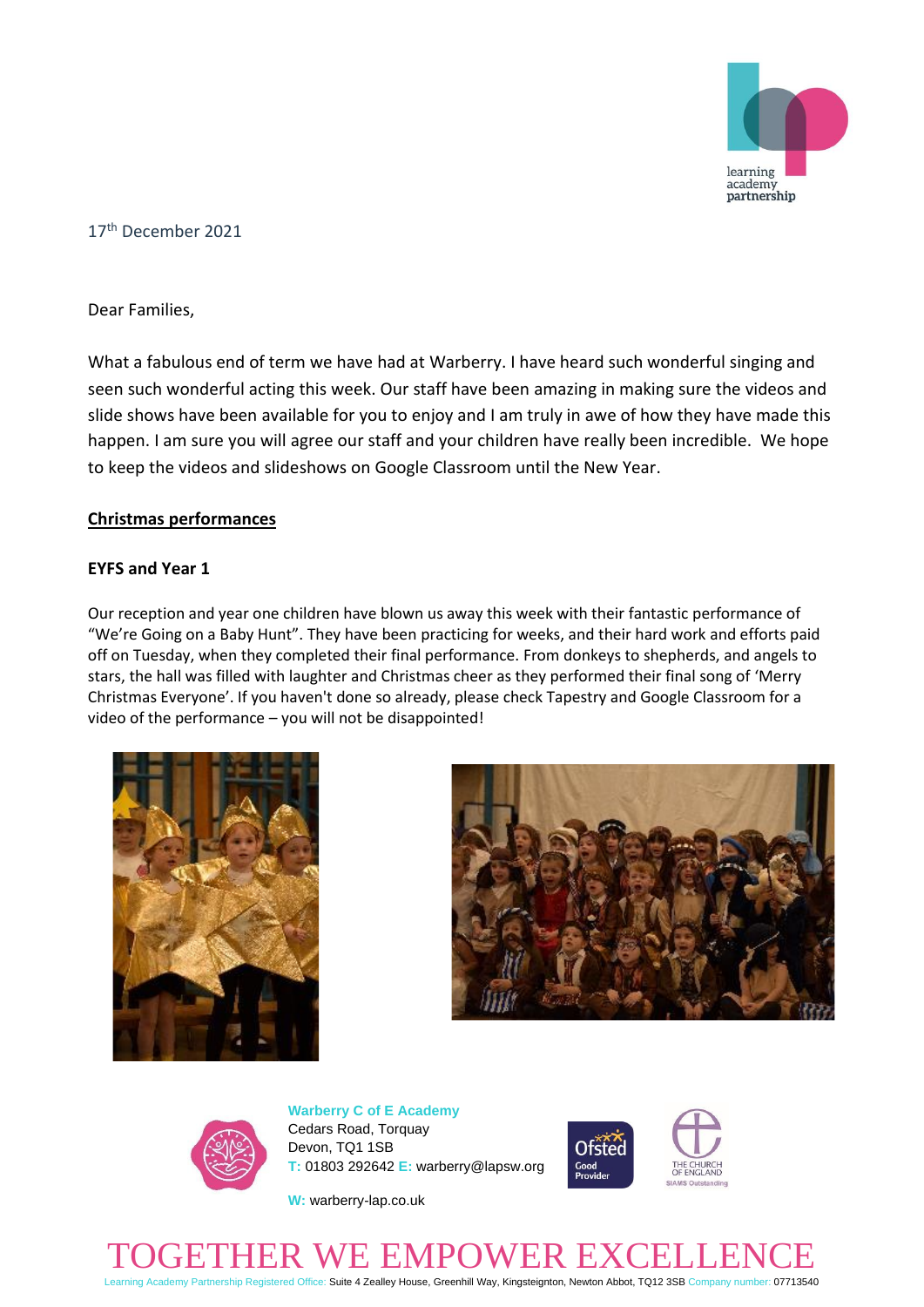

# **Year 2 and Year 3**

Christmas does not officially start in a primary school until rehearsals for a nativity are underway. This year the Years 2 and 3 worked together on the Play 'Don't Panic'. The play was rich with wonderful songs that the children thoroughly enjoyed. Having rehearsed for two and a half weeks, the children produced a truly entertaining production. From singing donkeys to shocked maidens, everyone who took to the stage gave amazing performances. We were especially fortunate to be entertained by two soloists who probably have a future on the X Factor. There was more than just the one 'Christmas Star' in this production.